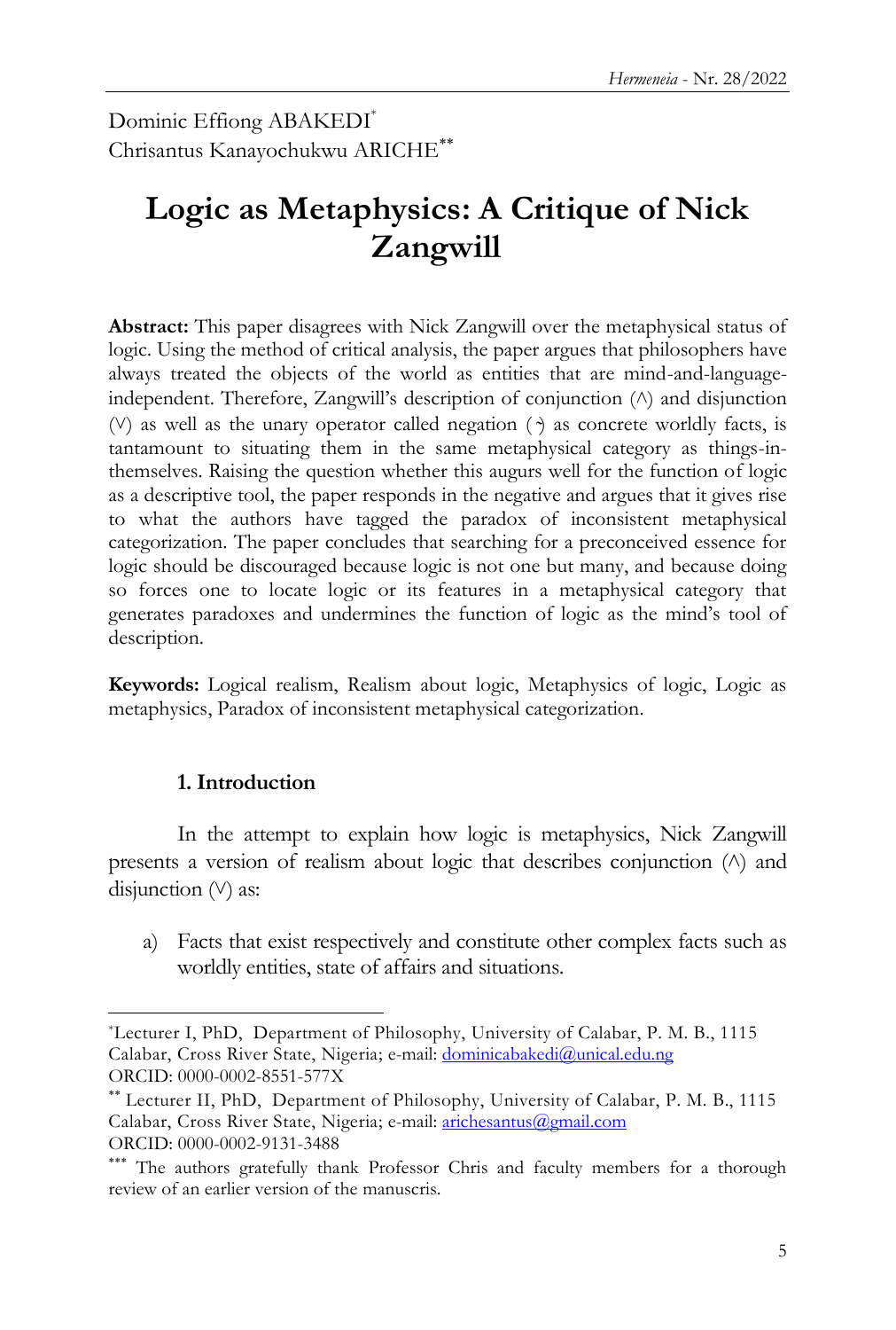- b) That have essences.
- c) That differ in essence from each other (Zangwill, 2015, 524).

In this regard, the traditional constants of conjunction  $(\wedge)$  and disjunction  $(V)$  are regarded as real concrete facts of the world. Also, negation  $(2)$ , which is commonly understood as a unary operator in formal logic is also described by Zangwill as a worldly fact. The primary objective of this paper is to respond to the question whether describing the logical constants of conjunction  $(\wedge)$  and disjunction  $(V)$  and the unary operator (negation) as real concrete facts of the world augurs well for the functional role of logic as a descriptive tool. To achieve this, it will be argued in the second section that describing the logical constants of disjunction  $(\wedge)$  and conjunction  $(\vee)$  as real concretely existing facts of the world explicates the paradox of *inconsistent metaphysical categorization* (IMC). The IMC paradox will be further explained in the third section of the article. In the fourth section, it will be argued that describing the unary operator of negation ( $\gamma$ ) as a concrete fact of the world also explicates the IMC paradox. Further objections to Zangwill"s realist metaphysical description of logic will be discussed in the fifth section. In the sixth section, the paper will conclude by arguing that situating the traditional logical constants of conjunction  $(\wedge)$ , disjunction  $(V)$  and the unary operator of negation  $(\cdot)$  within the metaphysical category that is traditionally reserved by philosophers for *mind-and-languageindependent* (MLI) entities does not augur well for logic as a *mind-and-languagedependent* (MLD) tool.

#### **2. Refuting Zangwill's Realism about Conjunction and Disjunction**

Zangwill"s metaphysical descriptions of the logical constants of conjunction  $(\wedge)$  and disjunction  $(\vee)$  are clearly captured below:

Not only do logical constants exist, since they are the constituents of complex facts; they also have essences, and different logical constants differ in their essences. One important respect in which they differ is in their contribution to the causal or metaphysical powers of the facts they partly constitute… .They differ in their metaphysical determination relations with respect to A, for example, A $\land$ B determines A, whereas AVB does not. And AVB is determined by A whereas A $\land$ B is not. They also differ with respect to each other. A $\land$ B determines A $\lor$ B, not vice versa. They also differ in their determination relations with respect to other facts (Zangwill, 2015, 254).

From the foregoing quotation, the expression " $A \wedge B$  determines  $A$ " is a realist interpretation of the classical law of conjunction-elimination or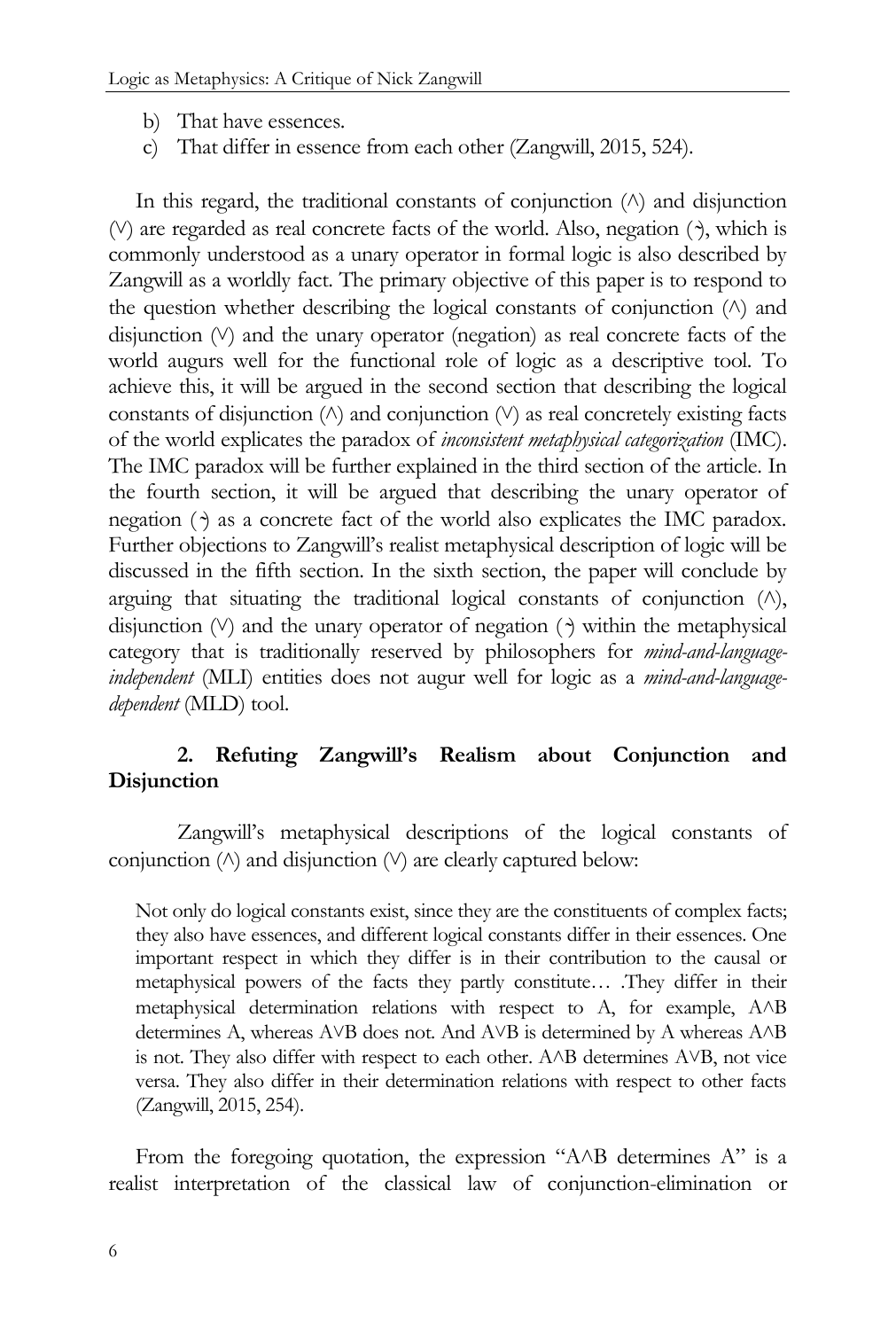simplification. This law allows one to infer a conjunct "A" from the conjunction "AAB." Zangwill's realist interpretation describes this as case of "A $\wedge$ B" determining "A" thereby creating the impression that "A $\wedge$ B" and "A" are real facts. The expression " $AVB$  is determined by  $A"$  is also a realist interpretation of the classical law of addition. This law allows one to infer the disjunction "A˅B" from a single propositional variable "A" and Zangwill interprets this as the realist case of "AVB" being determined by "A" also creating the impression that " $AVB$ " and " $A$ " are worldly facts.

Obviously, Zangwill uses the classical laws of conjunction-elimination and addition to explain how conjunction  $(\wedge)$  essentially differs from disjunction  $(V)$ , especially as it concerns the power of metaphysical determination that they supposedly have as real existing facts. However, if one must regard both logical constants as facts that have essences, then there should also be aspects of them that can be regarded as accidents.<sup>1</sup> But as to what constitutes these accidents is not addressed by Zangwill. Nevertheless, describing both constants as facts that have essences logically implies that all possible instantiations of them should all have the same essence. But this view can hardly be sustained where logic is regarded as many rather than one, and where the logical constants that are supposedly facts are not reducible to the ones that are commonly regarded as linguistic features of formal logic. A metaphysical interpretation that describes logical constants that are commonly understood as linguistic connectives, as real existing facts, situates them in the metaphysical category that metaphysicians situate MLI entities.

Philosophers often distinguish between things as they are perceived and things-in-themselves. For instance, Plato differentiated the *forms* (the real things) from the *shadows* (the pseudo-real things that are perceived with the senses). Aristotle distinguished *substance* (that which subsists) from *accidents* (the non-subsistent mutable properties). John Locke also distinguished *substance* from *qualities,* which are the properties that are available to the mind via the human senses (2007, book 2, chap. 23). Immanuel Kant distinguished *noumena* – that is, "things-in-themselves" from *phenomena,* that is, things as they are perceived (Kant, 1999, 190). These metaphysical distinctions are indicative of the philosophical thesis that the supposedly true things human beings say about reality does not necessarily mean that we have perfectly captured the metaphysical structure of reality" (Rayo, 2013, 9). One can argue that human conceptualizations and descriptions of worldly facts are cognitive representations of them, and as such they could be described as MLD representations of them (Abakedi, 2020, 129). But the facts of the world as they are as things-in-themselves are MLI (LaPointe, 2014). This is because they will still exist even in the absence of human minds to be cognitive of them (Rush, 2014, 15). Therefore, describing both logical constants as real facts that exist in the world, and that have essences, is tantamount to elevating them to the same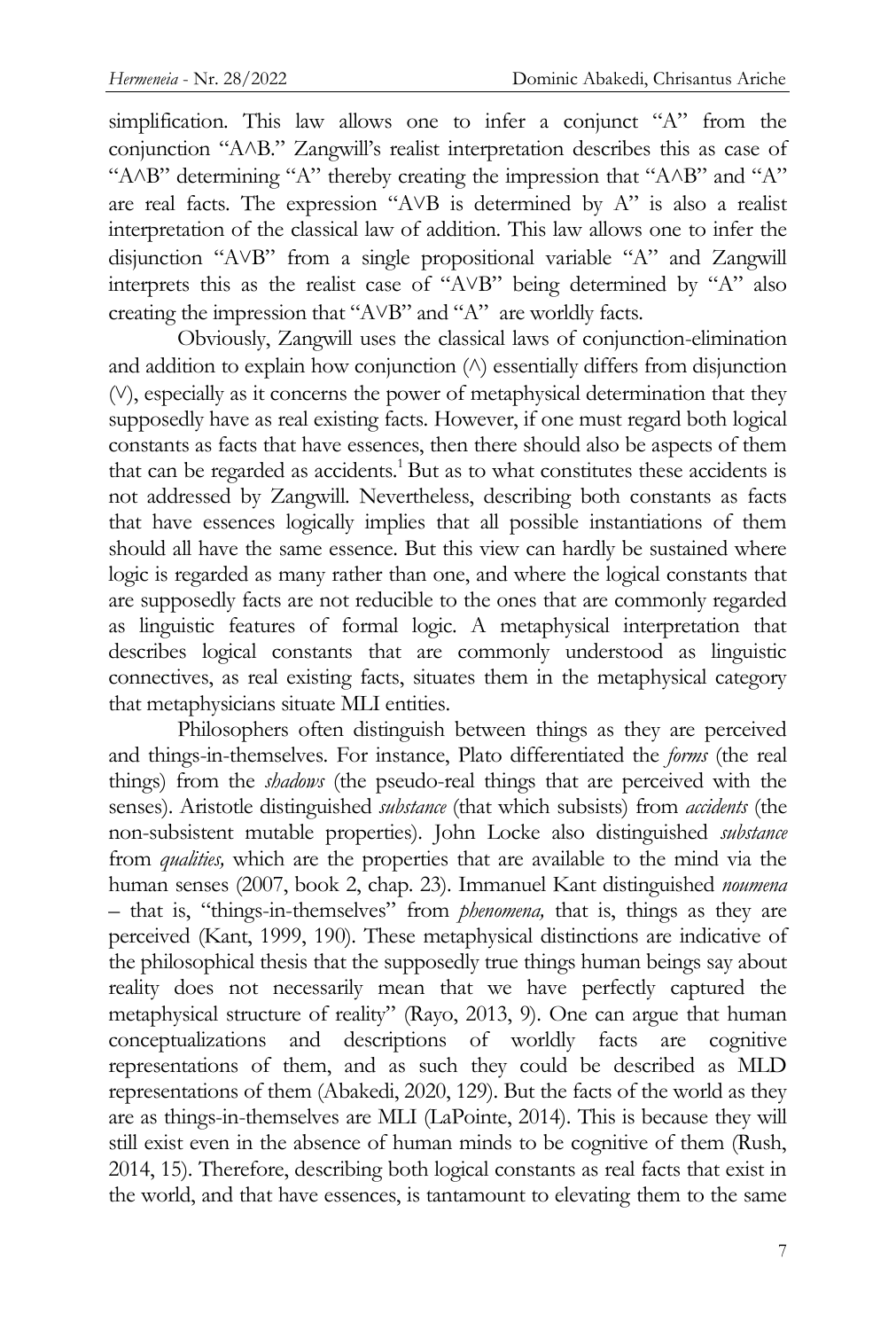metaphysical status as *substance* or *noumena*. This implies describing them as MLI entities that can as well exist independently of what the human mind thinks of them. But this gives rise to what is here called the paradox of *inconsistent metaphysical categorization* (IMC).

## **3. Explaining the IMC Paradox**

The paradox of *inconsistent metaphysical categorization* (IMC) names the ideological inconsistencies or contradictions that arise from describing the formal concepts of logic as MLI entities. As already explained, the concept of "mind-and-language-independence" is a metaphysical coinage that is traditionally reserved in metaphysics for the category of things regarded as "things-in-themselves". This view is further defended as follows:

In metaphysics, the metaphysical category that can be described as "mind-andlanguage-independent' is reserved for the unknown or unknowable holder of the properties that the mind attain through the senses and intuition. This standard meaning of mind-and-language-independence preserves the duality of the unknown or unknowable things-in-themselves and their knowable properties.…The practice has been to describe the metaphysically superior 'aspects' of the dichotomy that are believed to be inaccessible by epistemic standards, as reality per excellence: while the metaphysically inferior "aspects" that are thought of as being accessible by epistemic standards are regarded as somewhat pseudo-real (Abakedi, 2020, 129- 130).

As mentioned earlier, describing the logical constants of conjunction  $(\wedge)$  and disjunction  $(V)$  as worldly facts that have essences is tantamount to elevating them to the metaphysical category that many metaphysicians believe is inaccessible by human epistemic standards. This brings to the table pairs of unresolved paradoxical instances of conjunction  $(\wedge)$  and disjunction  $(\vee)$ , namely:

- i. A conjunction  $(\wedge)$  that is a MLI concrete fact of the world and a conjunction  $(\wedge)$  that is not a MLI concrete fact of the world but rather a MLD concept of formal logics,
- ii. A disjunction  $(\wedge)$  that is a MLI concrete fact of the world and a disjunction (V) that is not a MLI concrete fact of the world but rather a MLD concept of formal logics.

Describing both constants as MLI entities without establishing how they are related to, or different from the MLD versions in formal logical systems is problematic. This creates an unresolved logical gap between logical constants that are supposedly MLI facts and those that are MLD concepts of formal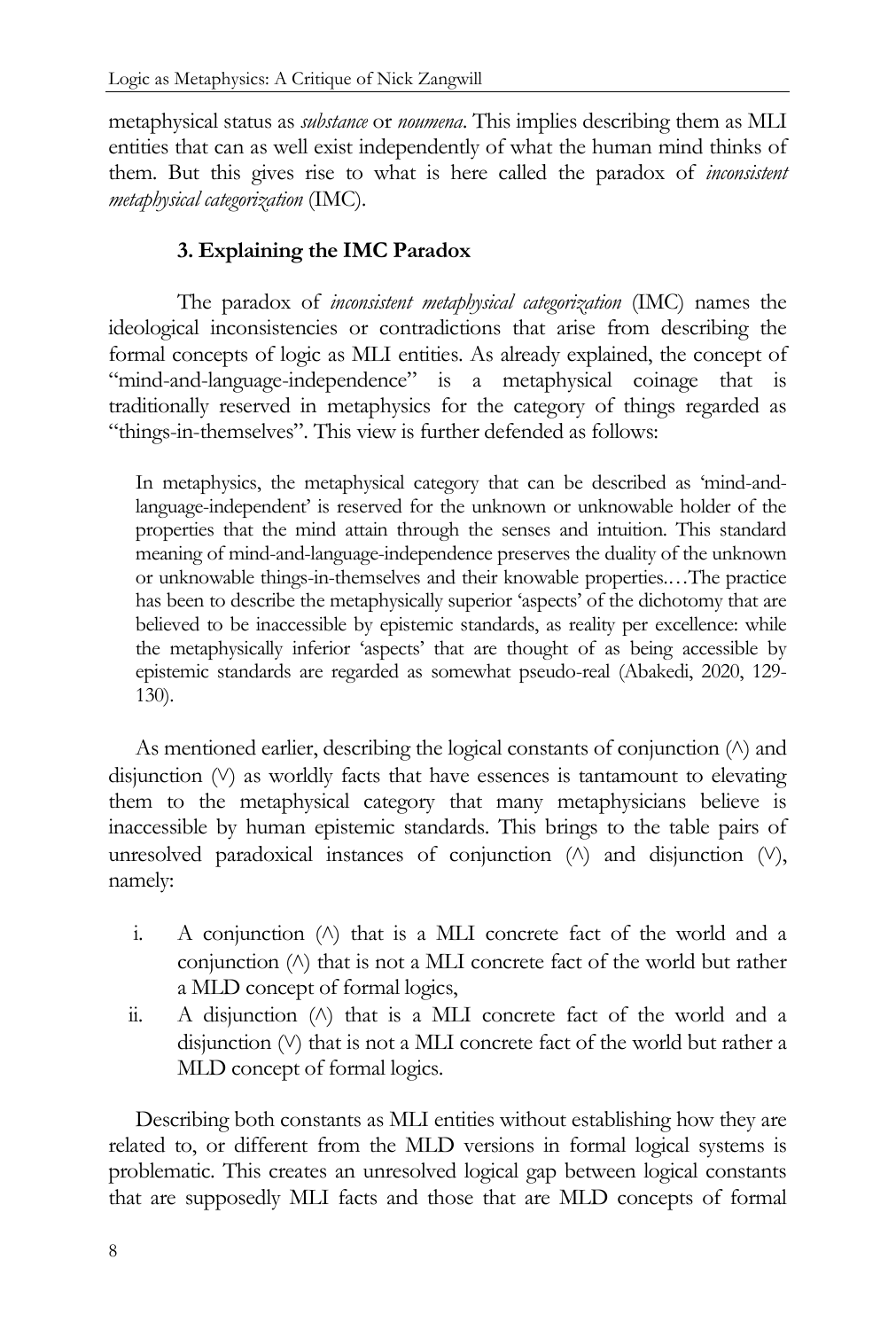logics. This is a case of inconsistent ontological categorization that explicates the IMC paradox.

The essence "X" of a thing "A" is the essence of all "As" such that "X" is a universal that is instantiated in all "As". Describing the constants of conjunction  $(\wedge)$  and disjunction  $(\vee)$  as having metaphysical essences implies that there are specific universals that define all possible instantiations of conjunction  $(\wedge)$  and disjunction  $(\vee)$  respectively. But this begs the question whether the supposedly MLI conjunction  $(\wedge)$  and MLI disjunction  $(\vee)$  as well as the MLD conjunction  $(\wedge)$  and MLD disjunction  $(\vee)$  of formal logics have one essence or different essences respectively. Whereas this question is not addressed by Zangwill, if one were to suppose that both realist versions of conjunction and disjunction all have the same essences respectively, this will be a difficult view to defend in the face of the IMC paradox.

The common and traditional practice has been to treat logical constants as descriptive tools rather than as MLI facts that have essences. Moreover different systems of logic can have different meanings for the constants of conjunction. For instance, conjunction has a different meaning in quantum logic from what is obtainable in the logic of classical mechanics. In a typical mathematical structure of quantum logic such as the Orthomodular lattice that was developed by Birkhoff and von Neumann, whereas the conjunction of two experimental propositions that is symbolized as *a* and *b* is zero-dimensional [i.e.  $a \wedge b = 0$ , their disjunction is one-dimensional [i.e.  $a \vee b = 1$ ]. The expression "one-dimensional" has the realist meaning that the measurement or observation of one inertial property of a quantum mechanical system is possible. The expression "zero-dimensional" preserves the realist meaning that two inertial properties of a quantum mechanical system such as position and momentum cannot be simultaneously observed or measured. But in classical mechanics, the conjunction of two experimental propositions *a* and *b* preserves the realist meaning that two inertial properties of a classical mechanical system such as position and momentum is simultaneously measurable.<sup>2</sup>

If conjunction  $(\wedge)$  is regarded as a single constant that has an essence, then the case of the classical MLD conjunction  $(\wedge)$  and the quantum MLD conjunction ( $\land$ ) having conflicting meanings explicates the IMC paradox. Having conflicting meanings indicates that both types of conjunction  $(\wedge)$ belong to the same metaphysical category of MLD because they are not MLI. Two conflicting meanings for two kinds of conjunction  $(\wedge)$  that belong to the same metaphysical category regarded as MLD is an indication that the theory of a single essence for conjunction  $(\wedge)$  cannot be defended in this context. Hence, conjunction  $(\wedge)$  as a constant of logic is essentially a mental construct indicating the way the mind may possibly describe two variables in different ontological contexts. This is why conjunction  $(\wedge)$  should be described as a MLD concept rather than as a MLI concrete fact.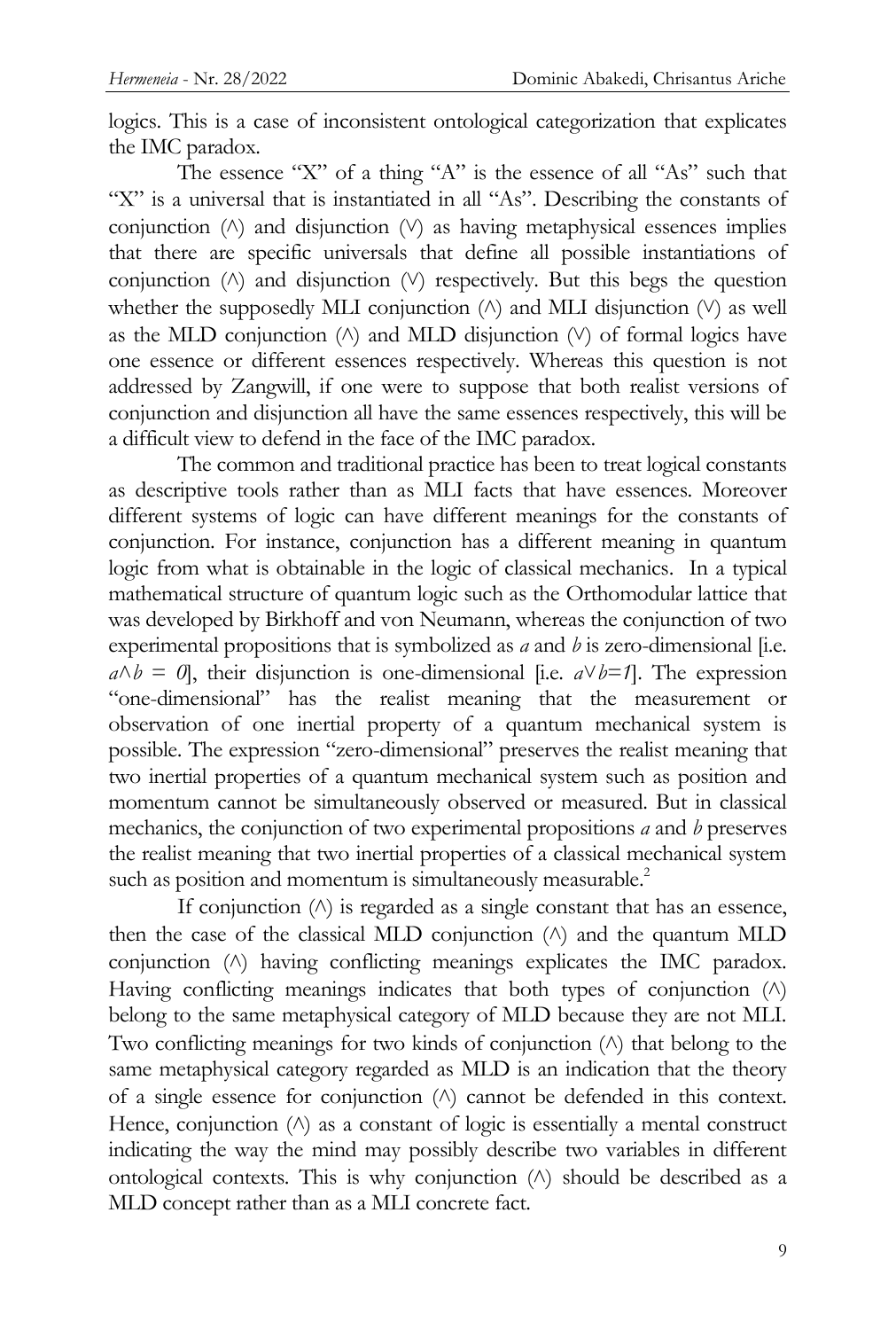#### **4. Zangwill's Realism about Negation and the IMC paradox**

Zangwill mentions that the existence of conjunction  $(\wedge)$  and disjunction  $(V)$  as real facts of the world causally explains why there are *conjunctive* and *disjunctive* complex facts (Zangwill, 2015, 517). But in the later section of his article dealing with negation  $(\gamma)$ , the examples of *conjunctive* and *disjunctive* facts are given as:

- i. Negative facts such as  $[\angle A \land \angle B]$  or  $[\angle A \lor \angle B]$
- ii. Hybrid facts such as  $[A \wedge \neg B]$  or  $[A \vee \neg B]$  (Zangwill, 2015, 541).

But if  $[-A \wedge -B]$  or  $[-A \vee -B]$  are examples of complex conjunctive and disjunctive negative facts respectively, and given that  $\wedge$  and  $\vee$  are the real existent worldly facts that makes these negative facts possible,<sup>3</sup> then "A", " $\sim A$ " and " $-B$ " should also be facts like  $\land$  and  $\lor$ .

Zangwill claims that these negative and hybrid facts are real because "being" and "nothingness" are real facts of the world (Zangwill, 2015, 541- 542). However, what is not clear from Zangwill"s article is whether these negative facts are instantiations of "nothingness" as a universal. This is less likely because it is quite obvious that he does not anchor his thesis of "logic as metaphysics" on Platonism. Nevertheless, negation in logic  $( \cdot )$  and the metaphysical concept of "nothingness" need not be treated as synonyms. It is not the world that negates things, it is rather the human mind that conceives things as negations. For instance, *not tall* is the negation of *tall*. To say that a given thing is *not tall* presupposes that one has an idea of a *tall thing* or *tall things*. The syntax-expression " $B$ " has the realist meaning that "B" is not the case. But this does not necessarily imply that "~B" is a real existing fact of the world as deducible from Zangwill's description of  $[AA \sim B]$  and  $[AA \sim B]$  as negative facts.

Describing "~B" as a worldly fact makes it a MLI thing-in-itself that is out there. " $\sim$ B" cannot be said to be something out there, rather what is out there is whatever "B" names. Whereas "B" names or refers to an individual thing, " $\sim$  B" is the mind's judgement that what is before it is not what "B" refers to. Therefore, if "B" names or refers to a single MLI entity, "~B" does not because it has the ontological meaning of the things that are not what "B" names or refers to. "B" and "  $\sim$  B" cannot therefore be simultaneously categorized as real existent MLI facts of the world. Describing " $B$ " in a way that implies that it is a single MLI fact is not helpful to the function of logic as the mind's linguistic tool of description. "~B" should rather be described as a mental fact rather than a MLI fact, and it can in this regard be understood as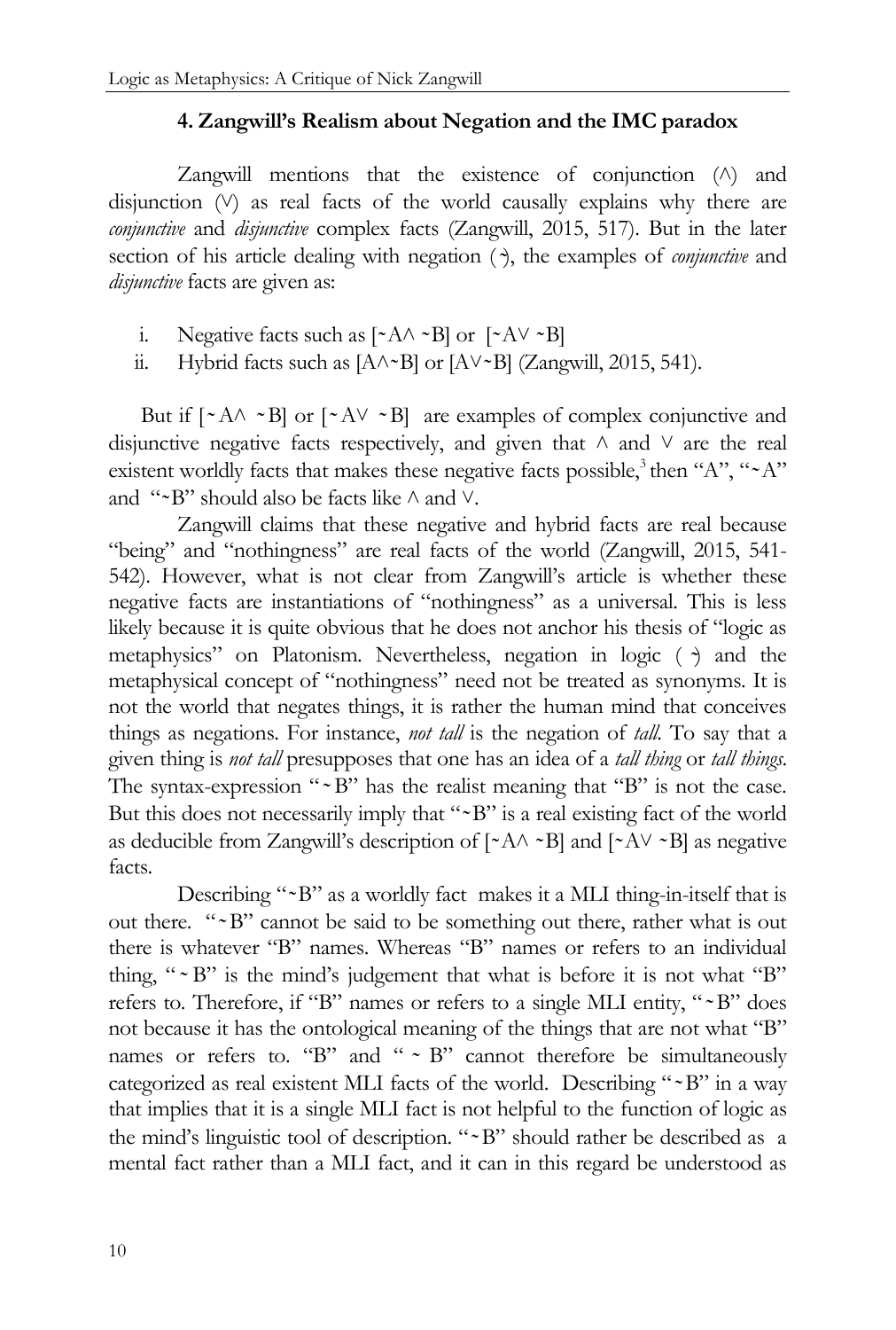MLD. Locating the unary operator of negation ( ) in the category of MLI when it is actually MLD explicates the IMC paradox.

### **5. Further Objections to Zangwill's Realism about Logic**

Zangwill's view that logic is not essentially mind-dependent can be refuted because every logic, as a descriptive tool, is a product of the human mind and serves a particular context where the mind attempts to make sense of. This is why one may not be wrong to say that "there are different logics for different ontological contexts" (Bacciagaluppi, 2009, 50-51) or that different logics arise from different ontological contexts (Ijiomah, 1995, 5). As a descriptive tool, logic and its features are MLD. The metaphysical category regarded as MLI has been treated by some philosophers as a safe haven for defending the logical realist thesis of one-true-logic (Abakedi, 2020, 139). McSweeney (2018) has tried to argue for the thesis of one-true-logic by locating logic in the metaphysical category of MLI. But this too has been shown to give rise to the Independent-Dependent (ID) paradox (Abakedi, 2020, 135-7).

Contrary to Zangwill"s view that logic is not abstract, when seen as a human conceptual/descriptive tool, logic can as well be described as abstract if the realist context is about forms of thought. Contrary to Zangwill"s view that logic is not about reasoning, logic can be said to be about reasoning if reasoning is seen as a real activity of the mind about the world. Also, contrary to Zangwill"s view that logic is not about truth, logic can be said to be about truth if truth as the reality of "what is" must be described, explained and communicated. Contrary to Zangwill"s view that logic is not explainable by truth tables, logic can rightfully be explainable by truth-tables especially where truth-tables are seen as a logical possible world where the mind assigns unique meanings to logical constants and substitution instances.

#### **6. Conclusion**

"Being as being" does not necessarily reduce to any humanly conceptualized account of it. "Being as being" is multifaceted. It is neither exclusively classical, nor quantum nor physical nor material nor empirical. Even though human languages are real, it is paradoxical for one to suppose that certain features of human language are real MLI worldly facts and as such things-in-themselves. Logic is a linguistic tool that has been developed by human beings according to different ontological needs. Logical constants have traditionally been regarded as linguistic features of the formal languages of logic. There is no urgency about upgrading logic to metaphysics as to warrant replacing the classical metaphysical understanding of logical constants as the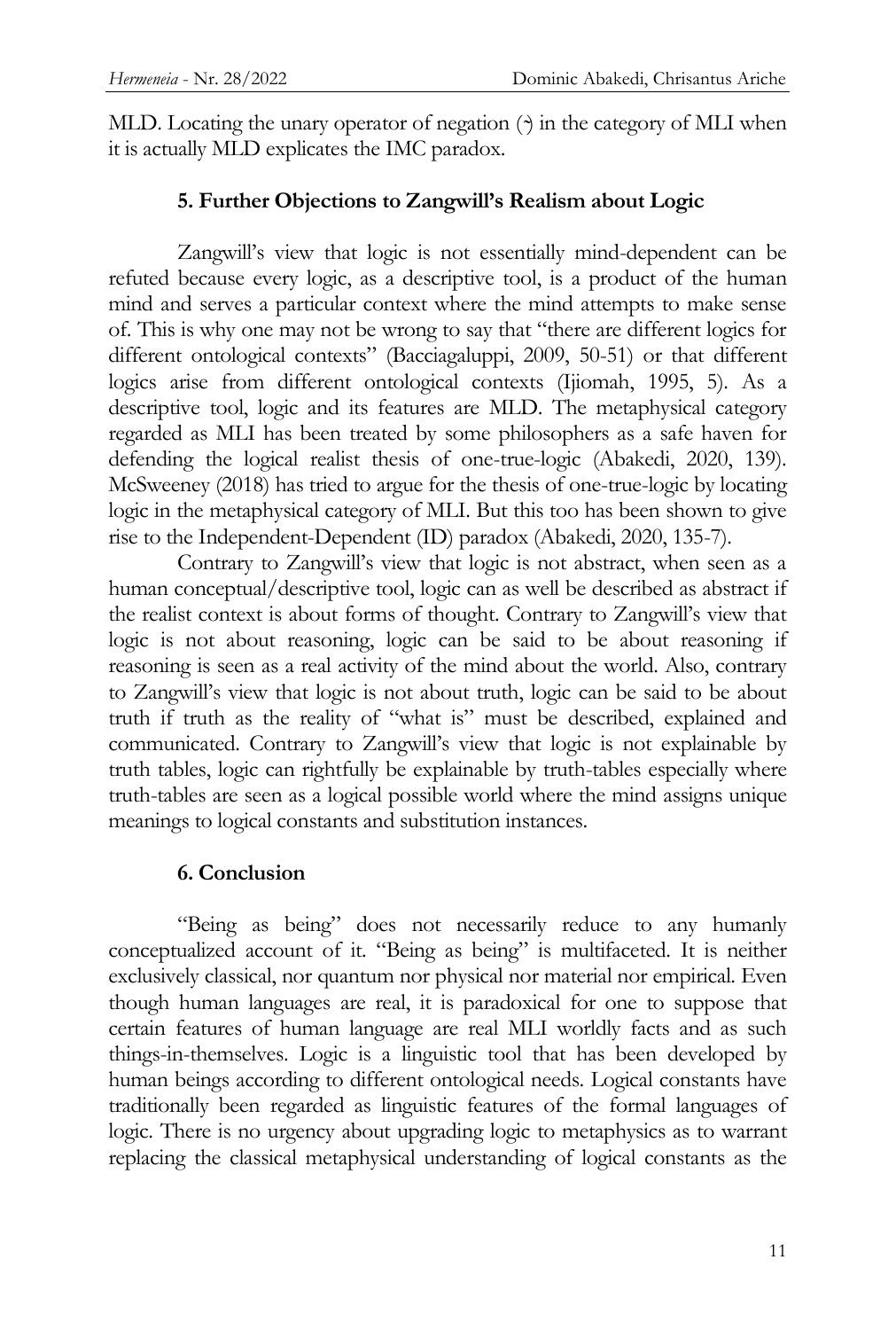products of the human mind (i.e. MLD) with Zangwill"s description of them as MLI facts.

The attempt to describe logic as a single MLI structure of the world has been heavily criticized by logical pluralists. It has been pointed out that describing logic as MLI multiplies problems for philosophy of logic. For instance, where logic is regarded as single and MLI, how can it correctly describe the MLI structure of the world as well as itself as a MLI entity simultaneously? A single MLI logic that correctly describes the MLI structure of the world will require another logic to describe it since it cannot describe itself (Abakedi, 2020, 131-133). But if there is only one-true-logic that is MLI, then conceiving another MLI logic that will correctly describe the one-truelogic is contradictory. The other logical option is to admit that logic is not one but many and that there are all MLD. But if the job of describing the supposedly MLI one-true-logic is given to a MLD logic, which logic will that be – classical or quantum or some other kind? A MLD logic describing a one-truelogic that is MLI mimics Platonism on the one hand. On the other hand, it constitutes an argument for logical pluralism rather than logical monism (Abakedi, 2020, 132) because it indicate that there are different logics for different ontological contexts (Abakedi, Iwuagwu and Egbai, 2020, 21).

Like the issue of a one-true-logic that is supposedly MLI, the idea of logical constants that are MLI is less enticing to the practicing logician. How can logical constants that are MLI entities explain logical constants that are MLD and vice-versa? Does one need to discard the traditional MLD status of the common logical constants? Certainly not. But even the metaphysical claims of Zangwill about conjunction  $(\wedge)$  and disjunction  $(\vee)$  as being real and existing facts are ideas from his mind, which he communicates with language. They are in this regard MLD. However, it appears impossible that one can explain something that is supposedly MLI without collapsing mind-and-languageindependence to mind-and-language-dependence. This is paradoxical and shows that the metaphysical category of mind-and-language-independence or MLI is not needed to describe logic or any of its linguistic features, and that doing so beclouds or undermines the functional role of logic as a descriptive tool. The richness of logic is better appreciated if we stop searching for a preconceived essence for logic (Klima, 2014, 175-176).

#### **Notes**

<sup>1</sup> In the history of western metaphysics, essences have been treated by philosophers as the metaphysical enduring definitive aspects of things that are exclusive to them and that differentiate them from other things. They are different from the accidents, the aspects of things that are regarded as subject to change. Thus, conceiving essences for logical constants also entails conceiving accidents because it is accidents that make substances as essences meaningful and vice versa. This is because one requires accidents to understand substances (see Asouzu, 2009, 149-150). Not saying exactly what constitute accidents for